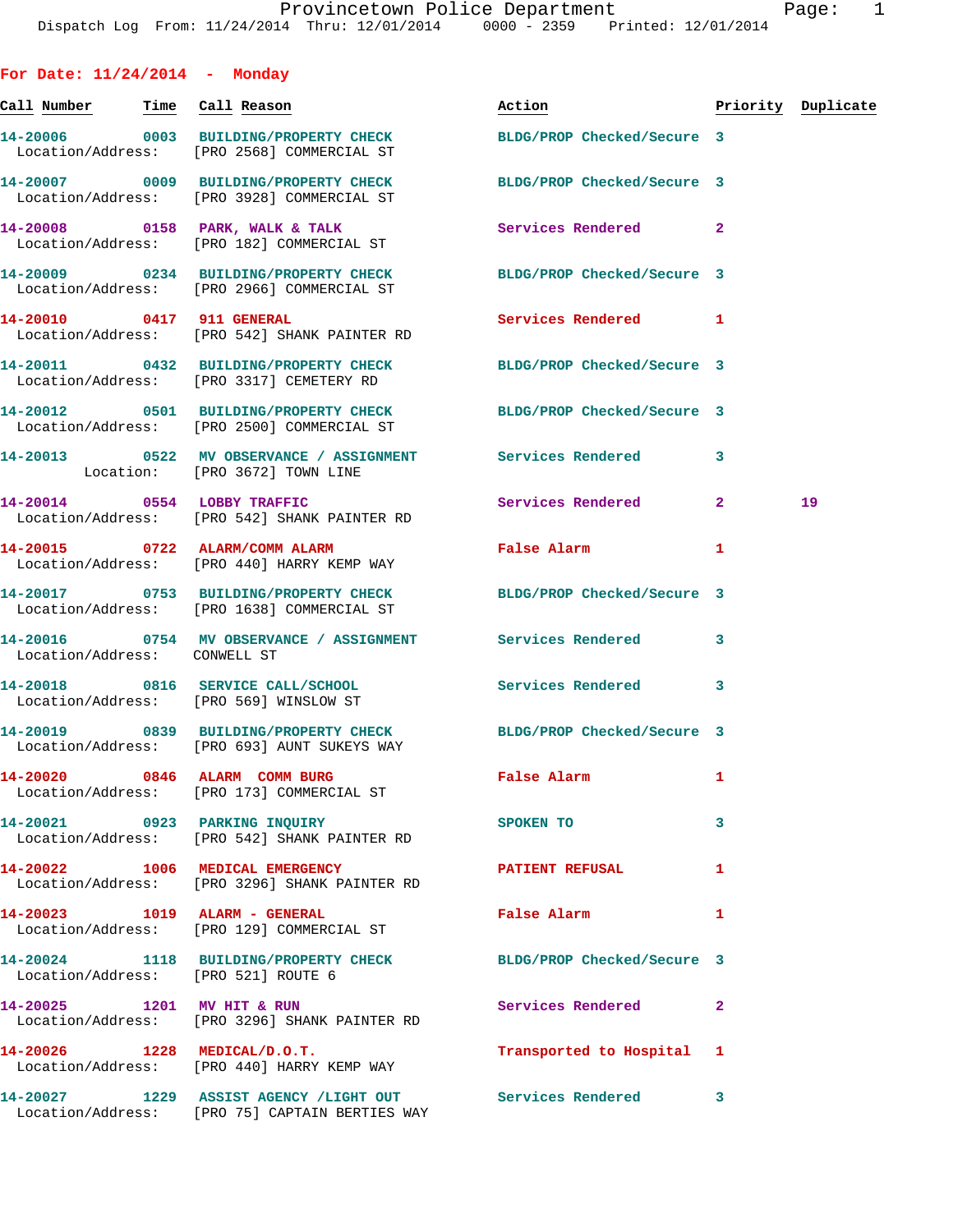|                                                        | Dispatch Log From: 11/24/2014 Thru: 12/01/2014 0000 - 2359 Printed: 12/01/2014                                   | Provincetown Police Department Page: 2 |                |
|--------------------------------------------------------|------------------------------------------------------------------------------------------------------------------|----------------------------------------|----------------|
|                                                        |                                                                                                                  |                                        |                |
|                                                        | 14-20028 1244 TTY TEST CALL Services Rendered 1<br>Location/Address: [PRO 542] SHANK PAINTER RD                  |                                        |                |
|                                                        | 14-20029 1251 MV COMPLAINT SPOKEN TO<br>Location/Address: [PRO 1435] STANDISH ST                                 |                                        | $\overline{2}$ |
|                                                        | 14-20031 1255 MV OBSERVANCE / ASSIGNMENT Services Rendered 3<br>Location/Address: HOWLAND ST                     |                                        |                |
|                                                        | 14-20032 1304 911 GENERAL Services Rendered 1<br>Location/Address: [PRO 542] SHANK PAINTER RD                    |                                        |                |
| 14-20033 1319 MV STOP<br>Location/Address: BRADFORD ST |                                                                                                                  | <b>VERBAL WARNING</b>                  | 3              |
|                                                        | 14-20034 1355 BUILDING/PROPERTY CHECK BLDG/PROP Checked/Secure 3<br>Location/Address: [PRO 447] JEROME SMITH RD  |                                        |                |
|                                                        | 14-20035 1401 911 GENERAL<br>Location/Address: [PRO 554] TREMONT ST                                              | BLDG/PROP Checked/Secure 1             |                |
|                                                        | 14-20036 1546 ANIMAL CALL/BAT<br>Location/Address: [PRO 3966] SHANK PAINTER RD                                   | Services Rendered                      | $\mathbf{2}$   |
| Location/Address: [PRO 670] ALDEN ST                   | 14-20037 1650 ASSIST AGENCY / SEWER Taken/Referred to Other 3                                                    |                                        |                |
| Refer To Arrest: 14-293-AR                             | 14-20038 1651 SERVE HARASSMENT ORDER Arrest(s) Made 2<br>Location/Address: [PRO 1408] OLD COLONY WAY             |                                        |                |
|                                                        | 14-20039 1809 BUILDING/PROPERTY CHECK BLDG/PROP Checked/Secure 3<br>Location/Address: [PRO 3259] MACMILLAN WHARF |                                        |                |
|                                                        | 14-20040 2206 BUILDING/PROPERTY CHECK BLDG/PROP Checked/Secure 3<br>Location/Address: [PRO 306] COMMERCIAL ST    |                                        |                |
|                                                        | 14-20041 2207 BUILDING/PROPERTY CHECK BLDG/PROP Checked/Secure 3<br>Location/Address: [PRO 182] COMMERCIAL ST    |                                        |                |
|                                                        | 14-20042 2309 BUILDING/PROPERTY CHECK Services Rendered 3<br>Location/Address: [PRO 2483] COMMERCIAL ST          |                                        |                |
|                                                        | 14-20043 2314 MV OBSERVANCE / ASSIGNMENT Services Rendered<br>Location/Address: [PRO 106] COMMERCIAL ST          |                                        | 3              |
|                                                        | 14-20044 2329 PARK, WALK & TALK<br>Location/Address: [PRO 105] COMMERCIAL ST                                     | BLDG/PROP Checked/Secure 2             |                |
|                                                        | 14-20045 2342 BUILDING/PROPERTY CHECK BLDG/PROP Checked/Secure 3<br>Location/Address: [PRO 447] JEROME SMITH RD  |                                        |                |
| For Date: $11/25/2014$ - Tuesday                       |                                                                                                                  |                                        |                |
|                                                        | 14-20046 0003 BUILDING/PROPERTY CHECK BLDG/PROP Checked/Secure 3<br>Location/Address: [PRO 3928] COMMERCIAL ST   |                                        |                |
|                                                        | 14-20047 0005 BUILDING/PROPERTY CHECK<br>Location/Address: [PRO 2206] COMMERCIAL ST                              | Services Rendered                      | 3              |
|                                                        | 14-20048 0006 BUILDING/PROPERTY CHECK BLDG/PROP Checked/Secure 3<br>Location/Address: [PRO 693] AUNT SUKEYS WAY  |                                        |                |
|                                                        | 14-20049 0153 BUILDING/PROPERTY CHECK<br>Location/Address: [PRO 2898] JEROME SMITH RD                            | <b>Services Rendered</b>               | 3              |
|                                                        | 14-20050 0224 BUILDING/PROPERTY CHECK BLDG/PROP Checked/Secure 3<br>Location/Address: [PRO 1783] FRANKLIN ST     |                                        |                |
|                                                        | 14-20051 0240 MEDICAL EMERGENCY <b>PATIENT REFUSAL</b> 1                                                         |                                        |                |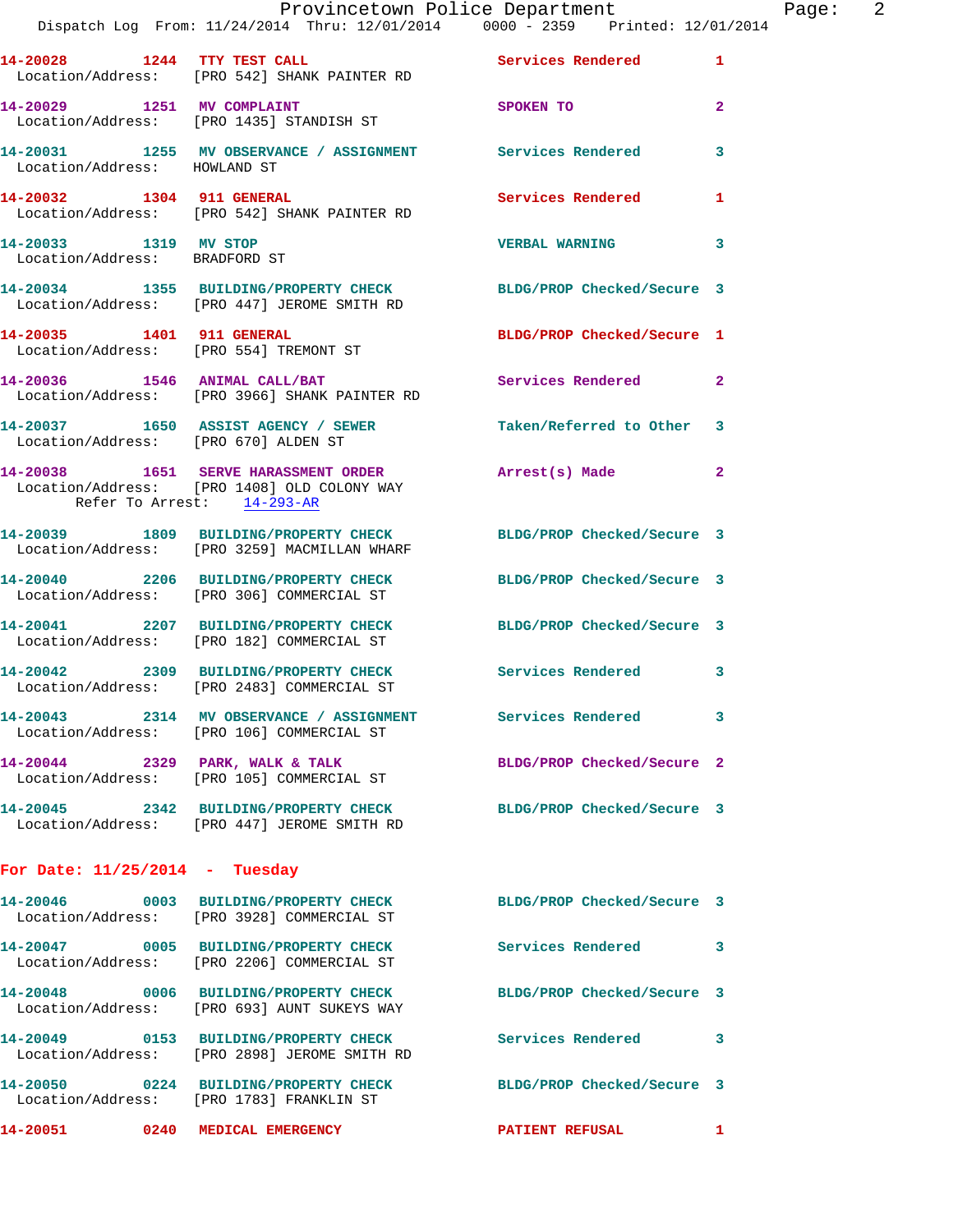|                                                               | Dispatch Log From: 11/24/2014 Thru: 12/01/2014 0000 - 2359 Printed: 12/01/2014                                 | Provincetown Police Department              |                         | Page: 3 |  |
|---------------------------------------------------------------|----------------------------------------------------------------------------------------------------------------|---------------------------------------------|-------------------------|---------|--|
|                                                               | Location/Address: [PRO 1113] STANDISH ST                                                                       |                                             |                         |         |  |
|                                                               | 14-20052 0504 BUILDING/PROPERTY CHECK BLDG/PROP Checked/Secure 3<br>Location/Address: [PRO 66] BRADFORD ST EXT |                                             |                         |         |  |
| Location/Address: [PRO 521] ROUTE 6                           | 14-20053 0513 BUILDING/PROPERTY CHECK Services Rendered 3                                                      |                                             |                         |         |  |
|                                                               | 14-20054 0540 LOBBY TRAFFIC<br>Location/Address: [PRO 542] SHANK PAINTER RD                                    | Services Rendered 2                         |                         | 14      |  |
|                                                               | 14-20056 0740 BUILDING/PROPERTY CHECK BLDG/PROP Checked/Secure 3<br>Location/Address: [PRO 2500] COMMERCIAL ST |                                             |                         |         |  |
| 14-20057 0744 MV STOP                                         | Location/Address: [PRO 2513] ROUTE 6                                                                           | <b>VERBAL WARNING</b>                       | $\mathbf{3}$            |         |  |
|                                                               | 14-20058 0814 SERVICE CALL/SCHOOL<br>Location/Address: [PRO 569] WINSLOW ST                                    | Services Rendered                           | $\overline{\mathbf{3}}$ |         |  |
| Location/Address: ROUTE 6                                     | 14-20059 0817 MV OBSERVANCE / ASSIGNMENT Services Rendered                                                     |                                             | $\mathbf{3}$            |         |  |
| 14-20061 0831 MV STOP<br>Location/Address: [PRO 2513] ROUTE 6 |                                                                                                                | <b>VERBAL WARNING</b>                       | $\mathbf{3}$            |         |  |
| Location/Address: BRADFORD ST                                 | 14-20062 0839 MV OBSERVANCE / ASSIGNMENT Services Rendered 3                                                   |                                             |                         |         |  |
| 14-20063 0858 MV STOP                                         | Location/Address: BRADFORD ST + MONTELLO ST                                                                    | <b>VERBAL WARNING</b>                       | 3                       |         |  |
| 14-20064 1043 FOLLOW UP                                       | Location/Address: [PRO 3296] SHANK PAINTER RD                                                                  | Services Rendered                           | $\mathbf{2}$            |         |  |
| 14-20065 1051 FOLLOW UP                                       | Location/Address: [PRO 542] SHANK PAINTER RD                                                                   | SPOKEN TO DESCRIPTION OF REAL PROPERTY.     | $\mathbf{2}$            |         |  |
| Location/Address: HOWLAND ST                                  | 14-20066 1058 MV OBSERVANCE / ASSIGNMENT Services Rendered                                                     |                                             | 3                       |         |  |
| 14-20067 1121 MV STOP<br>Location/Address: HOWLAND ST         |                                                                                                                | <b>VERBAL WARNING</b>                       | $\mathbf{3}$            |         |  |
| 14-20068 1128 MV STOP                                         | Location/Address: [PRO 1887] BRADFORD ST                                                                       | <b>VERBAL WARNING</b>                       | 3                       |         |  |
| 14-20069 1207 HARASSMENT                                      | Location/Address: [PRO 542] SHANK PAINTER RD                                                                   | SPOKEN TO                                   | $\mathbf{2}$            |         |  |
|                                                               | 14-20070 1306 BUILDING/PROPERTY CHECK BLDG/PROP Checked/Secure 3<br>Location/Address: [PRO 1783] FRANKLIN ST   |                                             |                         |         |  |
|                                                               | 14-20071 1313 ALARM/BURGLAR<br>Location/Address: [PRO 228] COMMERCIAL ST                                       | False Alarm <b>Exercise Service Service</b> | $\mathbf{1}$            |         |  |
| 14-20072 1317 MV DISABLED<br>Location/Address: COMMERCIAL ST  |                                                                                                                | Services Rendered 2                         |                         |         |  |
|                                                               | 14-20073 1335 FOLLOW UP/TOYS FOR TOTS Services Rendered 2<br>Location: [TRU] TRURO POLICE DEPT                 |                                             |                         |         |  |
| Location/Address: COMMERCIAL ST                               | 14-20074 1344 PARK, WALK & TALK                                                                                | Services Rendered                           | $\mathbf{2}$            |         |  |
|                                                               | 14-20075 1431 SERVICE CALL<br>Location/Address: [PRO 542] SHANK PAINTER RD                                     | Services Rendered 3                         |                         |         |  |
|                                                               | 14-20076 1558 BUILDING/PROPERTY CHECK BLDG/PROP Checked/Secure 3<br>Location/Address: [PRO 3317] CEMETERY RD   |                                             |                         |         |  |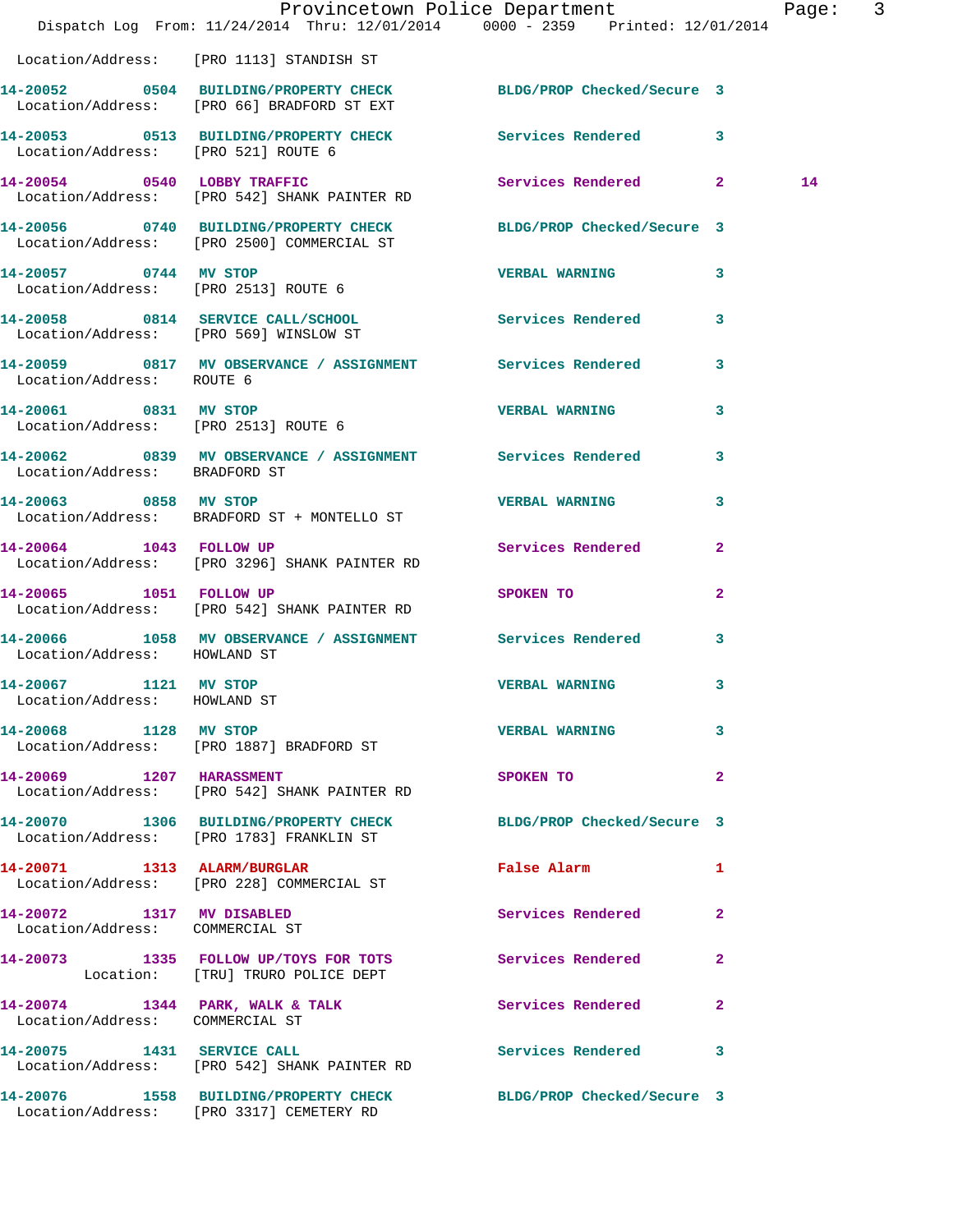|                                                                          | Provincetown Police Department<br>Dispatch Log From: 11/24/2014 Thru: 12/01/2014 0000 - 2359 Printed: 12/01/2014 |                            | Pag                 |  |
|--------------------------------------------------------------------------|------------------------------------------------------------------------------------------------------------------|----------------------------|---------------------|--|
|                                                                          | 14-20077 1613 FOLLOW UP Services Rendered<br>Location/Address: [PRO 3296] SHANK PAINTER RD                       |                            | $\mathbf{2}$        |  |
|                                                                          | 14-20080 1701 BUILDING/PROPERTY CHECK BLDG/PROP Checked/Secure 3<br>Location/Address: [PRO 444] HIGH POLE HILL   |                            |                     |  |
|                                                                          | 14-20078 1729 BUILDING/PROPERTY CHECK BLDG/PROP Checked/Secure 3<br>Location/Address: [PRO 530] SHANK PAINTER RD |                            |                     |  |
|                                                                          | 14-20079 1737 PARK, WALK & TALK Services Rendered<br>Location/Address: [PRO 3222] ALDEN ST                       |                            | $\overline{2}$      |  |
|                                                                          | 14-20081 1914 COMPLAINT<br>Location/Address: [PRO 3258] BRADFORD ST                                              | SPOKEN TO                  | 3                   |  |
| Location/Address: [PRO 2521] ROUTE 6                                     | 14-20082 2040 ASSIST AGENCY / MUTUAL AID VERBAL WARNING                                                          |                            | 3                   |  |
|                                                                          | 14-20083 2120 BUILDING/PROPERTY CHECK BLDG/PROP Checked/Secure 3<br>Location/Address: [PRO 175] COMMERCIAL ST    |                            |                     |  |
|                                                                          | 14-20084 2126 BUILDING/PROPERTY CHECK BLDG/PROP Checked/Secure 3<br>Location/Address: [PRO 440] HARRY KEMP WAY   |                            |                     |  |
|                                                                          | 14-20085 2229 ALARM - GENERAL/PANIC Services Rendered<br>Location/Address: [PRO 3965] CONWAY ST                  |                            | 1                   |  |
|                                                                          | $14-20086$ 2346 PARK, WALK & TALK<br>Location/Address: [PRO 196] COMMERCIAL ST                                   | BLDG/PROP Checked/Secure 2 |                     |  |
|                                                                          | 14-20087 2353 BUILDING/PROPERTY CHECK BLDG/PROP Checked/Secure 3<br>Location/Address: [PRO 519] RACE POINT RD    |                            |                     |  |
| For Date: $11/26/2014$ - Wednesday                                       |                                                                                                                  |                            |                     |  |
|                                                                          | 14-20088 0016 BUILDING/PROPERTY CHECK BLDG/PROP Checked/Secure 3<br>Location/Address: [PRO 2966] COMMERCIAL ST   |                            |                     |  |
|                                                                          | 14-20089 0039 911 GENERAL/TEST CALLS Services Rendered<br>Location/Address: [PRO 542] SHANK PAINTER RD           |                            | 1                   |  |
|                                                                          | 14-20090 0117 MV OBSERVANCE / ASSIGNMENT<br>Location/Address: [PRO 2577] BRADFORD ST                             | No Action Required         | 3                   |  |
|                                                                          | 14-20092 0152 BUILDING/PROPERTY CHECK BLDG/PROP Checked/Secure 3<br>Location/Address: [PRO 292] COMMERCIAL ST    |                            |                     |  |
|                                                                          | 14-20093 0153 BUILDING/PROPERTY CHECK<br>Location/Address: [PRO 3770] COMMERCIAL ST                              | BLDG/PROP Checked/Secure 3 |                     |  |
|                                                                          | 14-20094 0159 BUILDING/PROPERTY CHECK<br>Location/Address: [PRO 182] COMMERCIAL ST                               | BLDG/PROP Checked/Secure 3 |                     |  |
|                                                                          | 14-20095 0200 BUILDING/PROPERTY CHECK<br>Location/Address: [PRO 1783] FRANKLIN ST                                | BLDG/PROP Checked/Secure 3 |                     |  |
|                                                                          | 14-20096 0501 BUILDING/PROPERTY CHECK BLDG/PROP Checked/Secure 3<br>Location/Address: [PRO 3471] BRADFORD ST EXT |                            |                     |  |
|                                                                          | 14-20097 0544 LOBBY TRAFFIC<br>Location/Address: [PRO 542] SHANK PAINTER RD                                      | Services Rendered          | 2 <sup>1</sup><br>9 |  |
| 14-20098 0600 MEDICAL EMERGENCY<br>Location/Address: [PRO 3222] ALDEN ST |                                                                                                                  | Transported to Hospital    | 1                   |  |
| 14-20099 0620 911 GENERAL                                                | Location/Address: [PRO 542] SHANK PAINTER RD                                                                     | Services Rendered          | $\mathbf{1}$        |  |
|                                                                          | 14-20100 0731 BUILDING/PROPERTY CHECK                                                                            | BLDG/PROP Checked/Secure 3 |                     |  |

Location/Address: [PRO 3259] MACMILLAN WHARF

Page: 4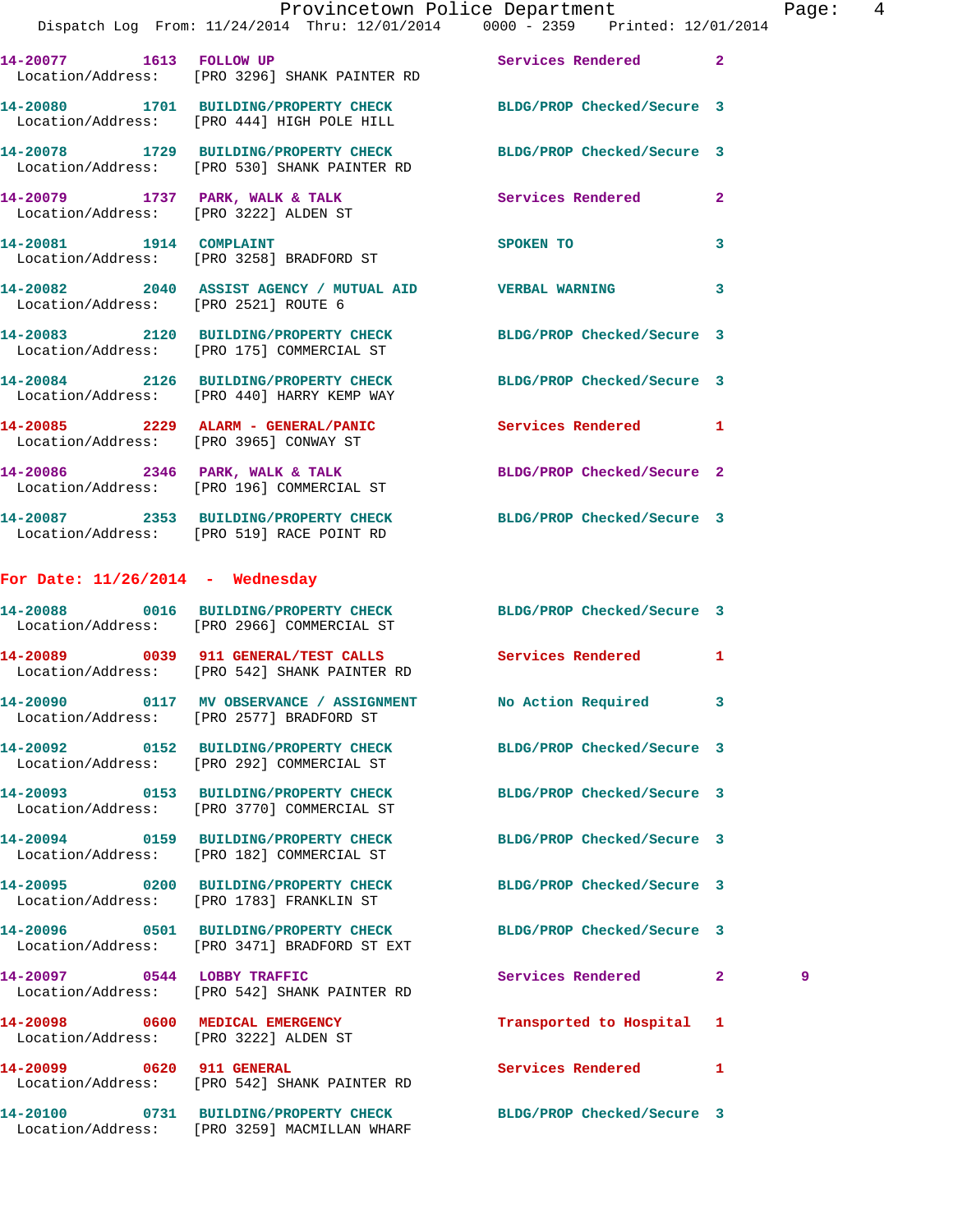|                                      | 14-20101 0809 BUILDING/PROPERTY CHECK BLDG/PROP Checked/Secure 3<br>Location/Address: [PRO 3163] WINTHROP ST |                            |              |   |
|--------------------------------------|--------------------------------------------------------------------------------------------------------------|----------------------------|--------------|---|
| 14-20102 0815 MV STOP                | Location/Address: BRADFORD ST EXT + CREEK HILL RD                                                            | <b>VERBAL WARNING</b>      | 3            |   |
|                                      | 14-20103 0838 ANIMAL CALL/FOLLOW UP<br>Location/Address: [PRO 2897] RACE POINT RD                            | <b>Services Rendered</b>   | $\mathbf{2}$ |   |
| Location/Address: [PRO 3287] ROUTE 6 | 14-20104 0913 BUILDING/PROPERTY CHECK BLDG/PROP Checked/Secure 3                                             |                            |              |   |
|                                      | 14-20105 0917 MV OBSERVANCE / ASSIGNMENT Services Rendered<br>Location/Address: [PRO 2818] CONWELL ST        |                            | 3            |   |
|                                      | 14-20106 1002 MV COMPLAINT<br>Location/Address: [PRO 1735] FISHBURN CT                                       | <b>GONE ON ARRIVAL</b>     | $\mathbf{2}$ |   |
|                                      | 14-20107 1037 MEDICAL EMERGENCY<br>Location/Address: [PRO 1486] PEARL ST                                     | Taken/Referred to Other 1  |              |   |
| Location/Address: [PRO 571] ALDEN ST | 14-20108 1051 BUILDING/PROPERTY CHECK BLDG/PROP Checked/Secure 3                                             |                            |              |   |
| 14-20109 1055 TTY TEST               | Location/Address: [PRO 542] SHANK PAINTER RD                                                                 | No Action Required 1       |              |   |
| Location/Address: [PRO 521] ROUTE 6  | 14-20110 1134 BUILDING/PROPERTY CHECK BLDG/PROP Checked/Secure 3                                             |                            |              |   |
|                                      | 14-20111 1222 BUILDING/PROPERTY CHECK<br>Location/Address: [PRO 3317] CEMETERY RD                            | BLDG/PROP Checked/Secure 3 |              |   |
|                                      | 14-20112 1223 BUILDING/PROPERTY CHECK BLDG/PROP Checked/Secure 3<br>Location/Address: [PRO 3318] CEMETERY RD |                            |              |   |
|                                      | 14-20113 1301 ASSIST AGENCY / MUTUAL AID Services Rendered<br>Location/Address: [TRU] ROUTE 6 + HIGHLAND RD  |                            | 3            |   |
|                                      | 14-20114 1559 BUILDING/PROPERTY CHECK<br>Location/Address: [PRO 2500] COMMERCIAL ST                          | BLDG/PROP Checked/Secure 3 |              |   |
|                                      | 14-20115 1629 MONUMENT LIGHTING<br>Location/Address: [PRO 444] HIGH POLE HILL                                | Services Rendered          | 3            |   |
|                                      | 14-20116 1729 STREET FLOODING<br>Location/Address: [PRO 3128] CONWELL ST                                     | Services Rendered          | $\mathbf{2}$ |   |
|                                      | 14-20117 1837 BUILDING/PROPERTY CHECK<br>Location/Address: [PRO 3259] MACMILLAN WHARF                        | BLDG/PROP Checked/Secure 3 |              |   |
|                                      | 14-20118 2004 UNKNOWN MEDICAL/TRANSPORT<br>Location/Address: [PRO 221] COMMERCIAL ST                         | Transported to Hospital    | 1            |   |
| 14-20120 2028 TTY TEST CALL          | Location/Address: [PRO 542] SHANK PAINTER RD                                                                 | Services Rendered          | 1            |   |
| 14-20121 2211 STORE SIGN DOWN        | Location/Address: [PRO 223] COMMERCIAL ST                                                                    | Services Rendered          | $\mathbf{2}$ |   |
| 14-20122 2316 HAZARDS                | Location/Address: HOWLAND ST + WILLOW DR                                                                     | Services Rendered          | $\mathbf{2}$ |   |
|                                      | 14-20123 2335 ALARM - GENERAL<br>Location/Address: [PRO 72] PROVINCELANDS RD                                 | False Alarm                | 1            | 3 |

**For Date: 11/27/2014 - Thursday**

**14-20124 0010 BUILDING/PROPERTY CHECK BLDG/PROP Checked/Secure 3**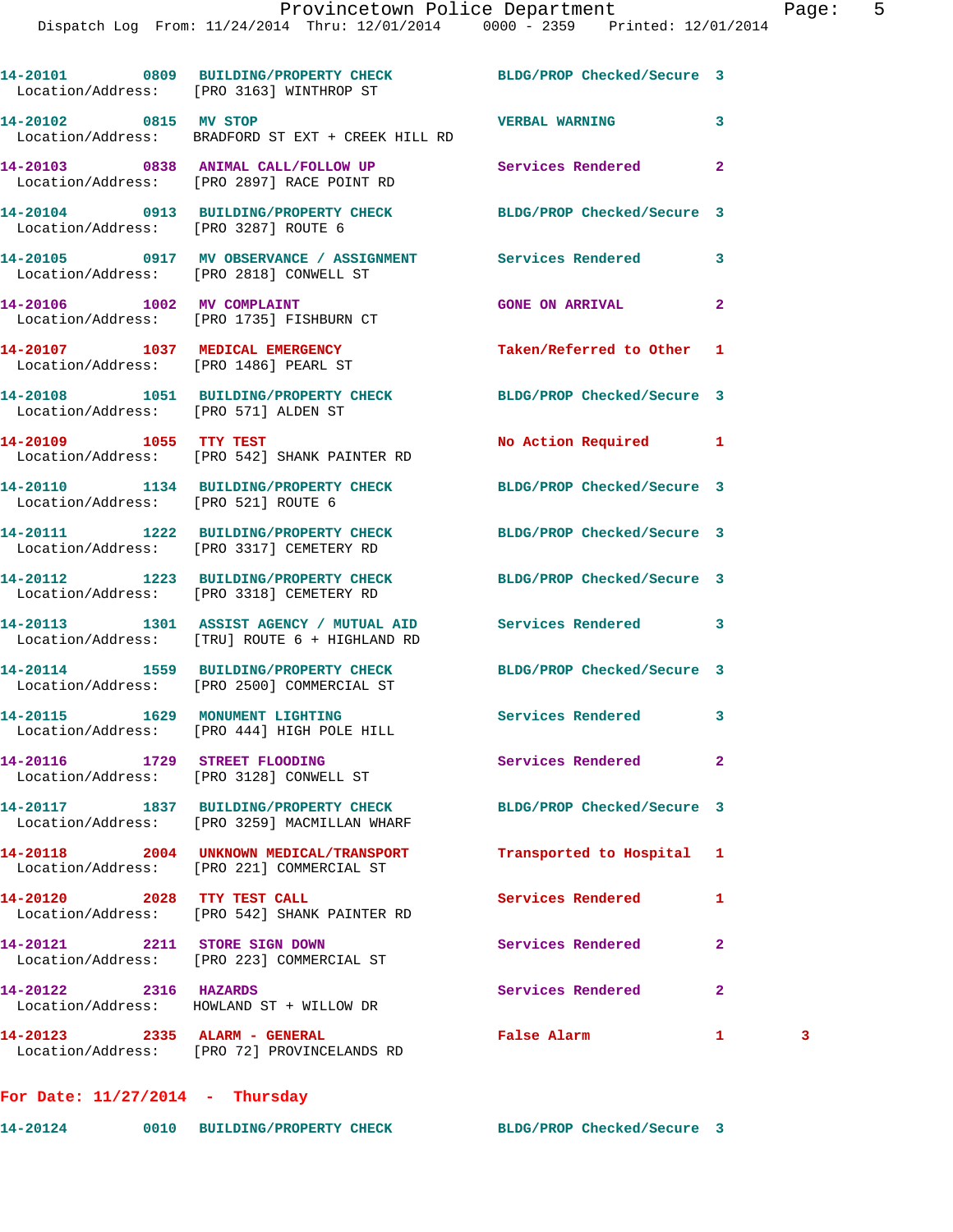|                                                      |                                                                                       | Provincetown Police Department<br>Dispatch Log From: 11/24/2014 Thru: 12/01/2014 0000 - 2359 Printed: 12/01/2014 | 6<br>Page: |
|------------------------------------------------------|---------------------------------------------------------------------------------------|------------------------------------------------------------------------------------------------------------------|------------|
|                                                      | Location/Address: [PRO 516] RACE POINT RD                                             |                                                                                                                  |            |
|                                                      | 14-20125 0108 BUILDING/PROPERTY CHECK<br>Location/Address: [PRO 595] BRADFORD ST      | BLDG/PROP Checked/Secure 3                                                                                       |            |
|                                                      | 14-20126 0257 BUILDING/PROPERTY CHECK<br>Location/Address: [PRO 379] COMMERCIAL ST    | BLDG/PROP Checked/Secure 3                                                                                       |            |
|                                                      | 14-20127 0346 BUILDING/PROPERTY CHECK<br>Location/Address: [PRO 3231] BRADFORD ST     | BLDG/PROP Checked/Secure 3                                                                                       |            |
|                                                      | 14-20128 0413 BUILDING/PROPERTY CHECK<br>Location/Address: [PRO 447] JEROME SMITH RD  | BLDG/PROP Checked/Secure 3                                                                                       |            |
|                                                      | 14-20129 0417 BUILDING/PROPERTY CHECK<br>Location/Address: [PRO 3259] MACMILLAN WHARF | Services Rendered 3                                                                                              |            |
|                                                      | 14-20131 0536 BUILDING/PROPERTY CHECK<br>Location/Address: [PRO 525] COMMERCIAL ST    | BLDG/PROP Checked/Secure 3                                                                                       |            |
|                                                      | 14-20130 0543 BUILDING/PROPERTY CHECK<br>Location/Address: [PRO 444] HIGH POLE HILL   | BLDG/PROP Checked/Secure 3                                                                                       |            |
|                                                      | 14-20132 0548 BUILDING/PROPERTY CHECK<br>Location/Address: [PRO 2489] BRADFORD ST     | <b>Services Rendered</b><br>3                                                                                    |            |
| 14-20133 0611 LOBBY TRAFFIC                          | Location/Address: [PRO 542] SHANK PAINTER RD                                          | Services Rendered<br>$\overline{2}$                                                                              | 8          |
|                                                      | 14-20134 0628 ALARM - FIRE<br>Location/Address: [PRO 3670] SHANK PAINTER RD           | False Alarm<br>1                                                                                                 |            |
|                                                      | 14-20135 0724 BUILDING/PROPERTY CHECK<br>Location/Address: [PRO 3259] MACMILLAN WHARF | BLDG/PROP Checked/Secure 3                                                                                       |            |
|                                                      | 14-20137 0828 ALARM - GENERAL<br>Location/Address: [PRO 72] PROVINCELANDS RD          | False Alarm<br>$\mathbf{1}$                                                                                      | 3          |
|                                                      | 14-20138 0845 PARK, WALK & TALK<br>Location/Address: [PRO 2977] COMMERCIAL ST         | $\overline{2}$<br>Services Rendered                                                                              |            |
|                                                      | Location/Address: [PRO 3737] BRADFORD ST                                              | 14-20139 0852 BUILDING/PROPERTY CHECK BLDG/PROP Checked/Secure 3                                                 |            |
| Location/Address: HENSCHE LN                         |                                                                                       | 14-20140 1007 BUILDING/PROPERTY CHECK BLDG/PROP Checked/Secure 3                                                 |            |
|                                                      | 14-20141 1037 AIRCRAFT COVERAGE<br>Location/Address: [PRO 516] RACE POINT RD          | Services Rendered<br>$\mathbf{2}$                                                                                |            |
| Location/Address: [PRO 976] MAPLE CT                 | 14-20142 1102 PROPERTY DAMAGE                                                         | 3<br>SPOKEN TO                                                                                                   |            |
|                                                      | 14-20143 1433 ANIMAL/DOG BIT DOG<br>Location/Address: [PRO 542] SHANK PAINTER RD      | $\mathbf{2}$<br>SPOKEN TO                                                                                        |            |
| 14-20145 1740 ALARM - GENERAL                        | Location/Address: [PRO 2393] COMMERCIAL ST                                            | BLDG/PROP Checked/Secure 1                                                                                       | 1          |
| 14-20146 1905 OPEN DOOR<br>Location/Address: RACE RD |                                                                                       | BLDG/PROP Checked/Secure 3                                                                                       |            |
| 14-20147 2227 COMPLAINT                              | Location/Address: [PRO 1616] BANGS ST                                                 | Unfounded<br>3                                                                                                   |            |
|                                                      | Location/Address: [PRO 2483] COMMERCIAL ST                                            | 14-20148 2312 BUILDING/PROPERTY CHECK Services Rendered 3                                                        |            |
|                                                      | 14-20149 2349 BUILDING/PROPERTY CHECK<br>Location/Address: [PRO 2494] BRADFORD ST     | <b>Services Rendered</b><br>3                                                                                    |            |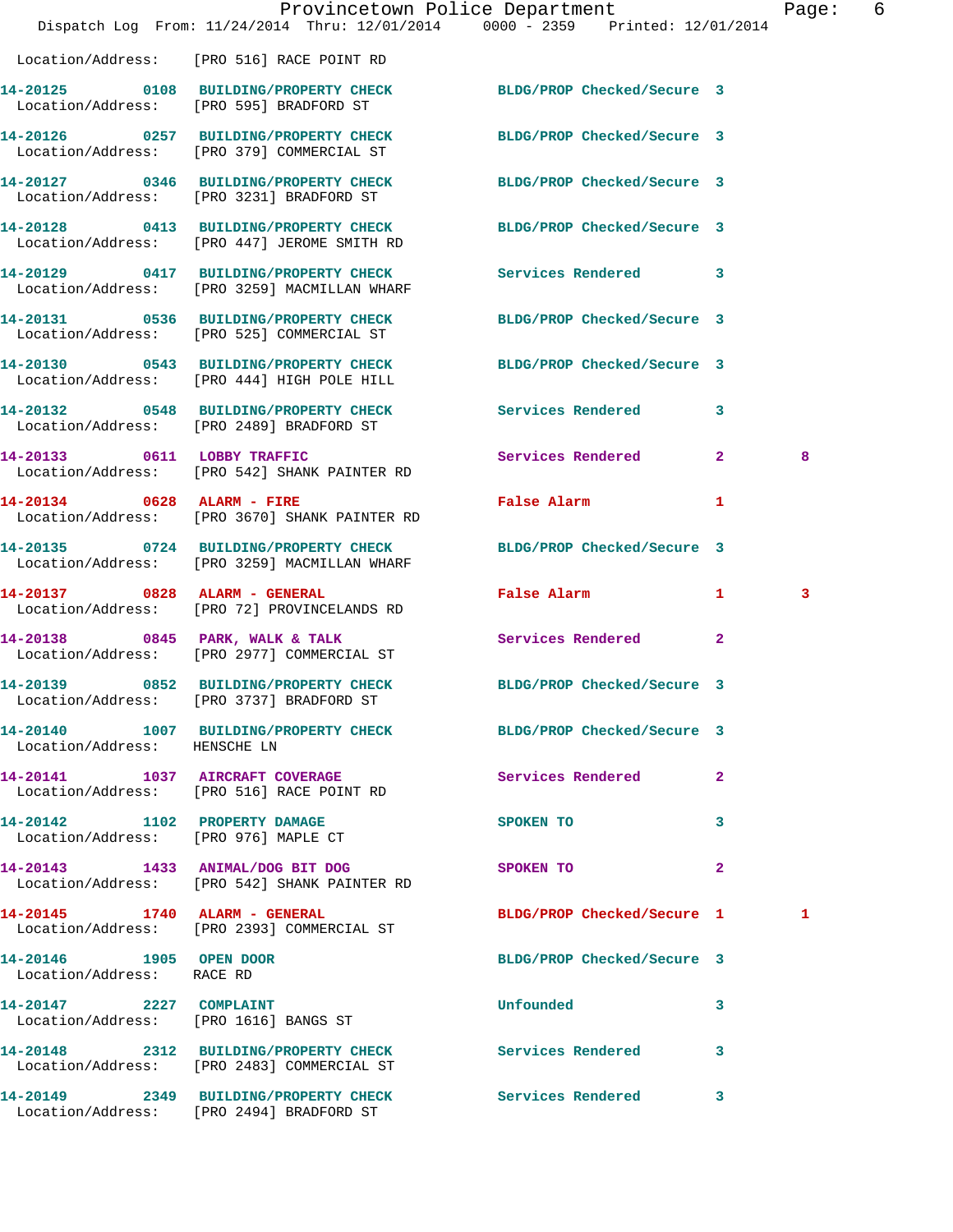## **For Date: 11/28/2014 - Friday**

|                                      | 14-20150 0000 BUILDING/PROPERTY CHECK Services Rendered 3<br>Location/Address: [PRO 1616] BANGS ST             |                       |              |    |
|--------------------------------------|----------------------------------------------------------------------------------------------------------------|-----------------------|--------------|----|
|                                      | 14-20151 0021 BUILDING/PROPERTY CHECK BLDG/PROP Checked/Secure 3<br>Location/Address: [PRO 94] BRADFORD ST     |                       |              |    |
|                                      | 14-20152 0121 LOBBY TRAFFIC<br>Location/Address: [PRO 542] SHANK PAINTER RD                                    | Services Rendered 2   |              | 10 |
|                                      | 14-20153 0215 BUILDING/PROPERTY CHECK Services Rendered 3<br>Location/Address: [PRO 3259] MACMILLAN WHARF      |                       |              |    |
|                                      | 14-20154 0354 BUILDING/PROPERTY CHECK BLDG/PROP Checked/Secure 3<br>Location/Address: [PRO 516] RACE POINT RD  |                       |              |    |
|                                      | 14-20155 0558 BUILDING/PROPERTY CHECK BLDG/PROP Checked/Secure 3<br>Location/Address: [PRO 1646] WINSLOW ST    |                       |              |    |
|                                      | 14-20156 0742 PARK, WALK & TALK Services Rendered 2<br>Location/Address: [PRO 539] SHANK PAINTER RD            |                       |              |    |
| Location/Address: [PRO 521] ROUTE 6  | 14-20157 0817 BUILDING/PROPERTY CHECK BLDG/PROP Checked/Secure 3                                               |                       |              |    |
|                                      | 14-20158 0910 WIRES DOWN<br>Location/Address: [PRO 3053] WEST VINE ST                                          | Services Rendered     | $\mathbf{2}$ |    |
|                                      | 14-20159 0917 ASSIST CITIZEN-CRAFT FAIR No Action Required 3<br>Location/Address: [PRO 105] COMMERCIAL ST      |                       |              |    |
|                                      | 14-20160 1013 MEDICAL EMERGENCY<br>Location/Address: [PRO 2206] COMMERCIAL ST                                  | PATIENT REFUSAL       | 1            | 4  |
|                                      | 14-20161 1201 LICENSE SUSPENSION Could Not Locate 3<br>Location/Address: [PRO 1741] COMMERCIAL ST              |                       |              | 1  |
|                                      | 14-20162 1215 FOLLOW UP Services Rendered<br>Location/Address: [PRO 3296] SHANK PAINTER RD                     |                       | $\mathbf{2}$ |    |
| 14-20163 1423 MV STOP                | Location/Address: SNAIL RD + COMMERCIAL ST                                                                     | <b>VERBAL WARNING</b> | 3            |    |
|                                      | 14-20164 1513 SERVICE CALL<br>Location/Address: [PRO 2144] CONWELL ST                                          | Services Rendered 3   |              |    |
|                                      | 14-20165 1757 MV OBSERVANCE / ASSIGNMENT Services Rendered<br>Location/Address: [PRO 446] HOWLAND ST           |                       |              |    |
|                                      | 14-20166 1830 MV OBSERVANCE / ASSIGNMENT Services Rendered<br>Location/Address: CONWELL ST + HARRY KEMP WAY    |                       | 3            |    |
|                                      | 14-20167 1944 BUILDING/PROPERTY CHECK BLDG/PROP Checked/Secure 3<br>Location/Address: [PRO 2206] COMMERCIAL ST |                       |              |    |
| Location/Address: [PRO 3287] ROUTE 6 | 14-20168 2111 BUILDING/PROPERTY CHECK BLDG/PROP Checked/Secure 3                                               |                       |              |    |
| 14-20169 2143 COMPLAINT              | Location/Address: [PRO 539] SHANK PAINTER RD                                                                   | Could Not Locate      | 3            |    |
| 14-20170 2156 MV STOP                | Location/Address: [PRO 165] COMMERCIAL ST                                                                      | <b>VERBAL WARNING</b> | 3            |    |
| 14-20172 2156 COMPLAINT              | Location/Address: [PRO 245] COMMERCIAL ST                                                                      | <b>SPOKEN TO</b>      | 3            |    |
| 14-20171 2203 MV STOP                | Location/Address: [PRO 1886] BRADFORD ST                                                                       | <b>VERBAL WARNING</b> | 3            |    |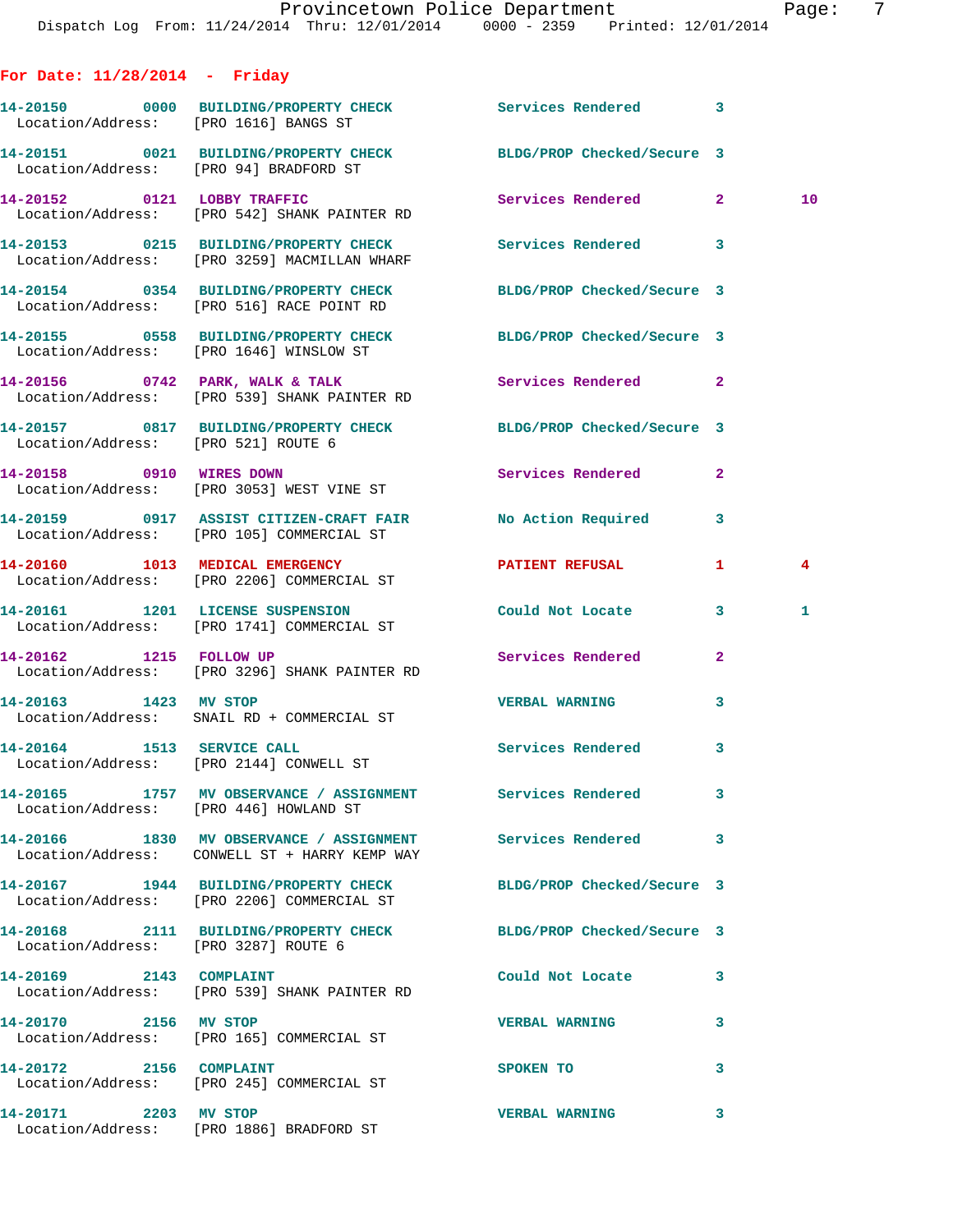|                                    |                                                                                        | Provincetown Police Department<br>Dispatch Log From: 11/24/2014 Thru: 12/01/2014 0000 - 2359 Printed: 12/01/2014 | Page: 8                    |
|------------------------------------|----------------------------------------------------------------------------------------|------------------------------------------------------------------------------------------------------------------|----------------------------|
|                                    | 14-20173 2216 COMPLAINT<br>Location/Address: [PRO 1616] BANGS ST                       | $\overline{\phantom{a}}$ 3<br>SPOKEN TO                                                                          |                            |
|                                    | Location/Address: [PRO 545] SHANK PAINTER RD                                           | 14-20174 2252 BUILDING/PROPERTY CHECK BLDG/PROP Checked/Secure 3                                                 |                            |
|                                    | 14-20175 2305 COMPLAINT<br>Location/Address: [PRO 1283] BANGS ST                       | SPOKEN TO                                                                                                        | $\overline{\phantom{a}}$ 3 |
|                                    | Location/Address: [PRO 3770] COMMERCIAL ST                                             | 14-20176 2324 BUILDING/PROPERTY CHECK BLDG/PROP Checked/Secure 3                                                 |                            |
|                                    | Location/Address: [PRO 353] COMMERCIAL ST                                              | 14-20177 2325 BUILDING/PROPERTY CHECK BLDG/PROP Checked/Secure 3                                                 |                            |
|                                    | Location/Address: [PRO 1783] FRANKLIN ST                                               | 14-20178 2330 BUILDING/PROPERTY CHECK BLDG/PROP Checked/Secure 3                                                 |                            |
|                                    | Location/Address: HOWLAND ST + BRADFORD ST                                             | 14-20179 2331 MV OBSERVANCE / ASSIGNMENT No Action Required 3                                                    |                            |
| 14-20180 2344 COMPLAINT            | Location/Address: [PRO 484] MASONIC PL                                                 | <b>GONE ON ARRIVAL</b>                                                                                           | $\mathbf{3}$               |
|                                    | Location/Address: HOWLAND ST + BRADFORD ST                                             | 14-20181 2355 MV OBSERVANCE / ASSIGNMENT Services Rendered 3                                                     |                            |
| For Date: $11/29/2014$ - Saturday  |                                                                                        |                                                                                                                  |                            |
|                                    | Location/Address: CONWELL ST + HARRY KEMP WAY                                          | 14-20182 0018 MV OBSERVANCE / ASSIGNMENT No Action Required 3                                                    |                            |
|                                    | Location/Address: [PRO 3770] COMMERCIAL ST                                             | 14-20183 0038 BUILDING/PROPERTY CHECK BLDG/PROP Checked/Secure 3                                                 |                            |
| Location/Address: COMMERCIAL ST    |                                                                                        | 14-20184 0040 PARK, WALK & TALK Services Rendered 2                                                              |                            |
|                                    | Location/Address: [PRO 519] RACE POINT RD                                              | 14-20185 0057 BUILDING/PROPERTY CHECK BLDG/PROP Checked/Secure 3                                                 |                            |
|                                    | 14-20186 0105 LOBBY TRAFFIC<br>Location/Address: [PRO 542] SHANK PAINTER RD            | Services Rendered 2                                                                                              | 11                         |
| Location/Address: [PRO 2] ALDEN ST |                                                                                        | 14-20187 0133 BUILDING/PROPERTY CHECK BLDG/PROP Checked/Secure 3                                                 |                            |
|                                    | 14-20189 0344 BUILDING/PROPERTY CHECK<br>Location/Address: [PRO 1778] SHANK PAINTER RD | BLDG/PROP Checked/Secure 3                                                                                       |                            |
|                                    | 14-20190 0447 BUILDING/PROPERTY CHECK<br>Location/Address: [PRO 175] COMMERCIAL ST     | BLDG/PROP Checked/Secure 3                                                                                       |                            |
|                                    | 14-20191 0449 BUILDING/PROPERTY CHECK<br>Location/Address: [PRO 94] BRADFORD ST        | BLDG/PROP Checked/Secure 3                                                                                       |                            |
|                                    | Location/Address: [PRO 2966] COMMERCIAL ST                                             | 14-20192 0504 BUILDING/PROPERTY CHECK BLDG/PROP Checked/Secure 3                                                 |                            |
|                                    | 14-20193 0559 BUILDING/PROPERTY CHECK<br>Location/Address: [PRO 519] RACE POINT RD     | BLDG/PROP Checked/Secure 3                                                                                       |                            |
|                                    | 14-20194 0608 BUILDING/PROPERTY CHECK<br>Location/Address: [PRO 3471] BRADFORD ST EXT  | BLDG/PROP Checked/Secure 3                                                                                       |                            |
|                                    | 14-20195 0736 DISTURBANCE<br>Location/Address: [PRO 539] SHANK PAINTER RD              | SPOKEN TO                                                                                                        | 1                          |
| 14-20196 0829 MV STOP              |                                                                                        | Citation/Warning Issued 3                                                                                        |                            |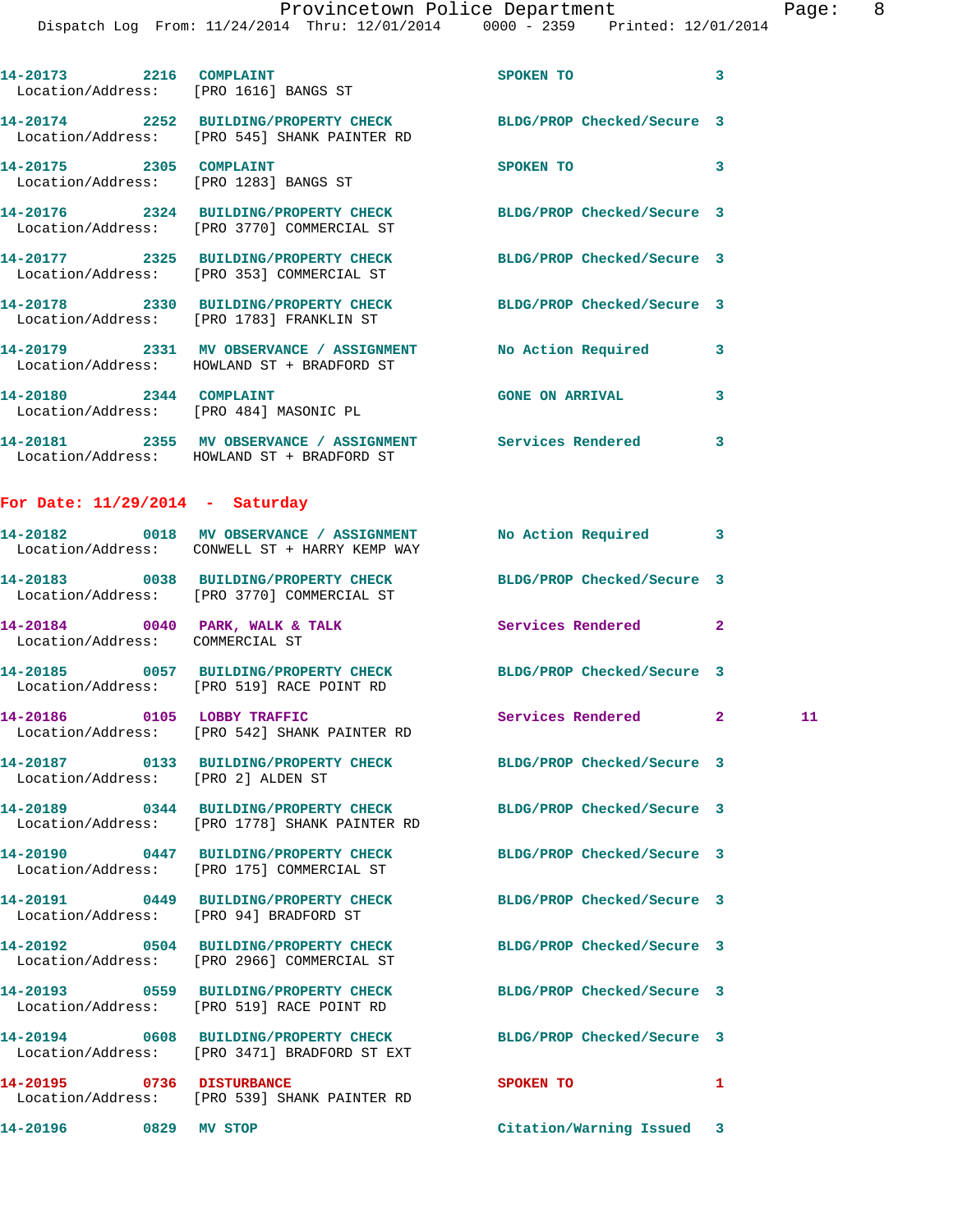|                                                                  | Provincetown Police Department<br>Dispatch Log From: 11/24/2014 Thru: 12/01/2014 0000 - 2359 Printed: 12/01/2014 |                            |                |
|------------------------------------------------------------------|------------------------------------------------------------------------------------------------------------------|----------------------------|----------------|
|                                                                  | Location/Address: [PRO 2539] RYDER ST EXT<br>Refer To Summons: $14-294-AR$                                       |                            |                |
|                                                                  | 14-20197 0836 BUILDING/PROPERTY CHECK Services Rendered<br>Location/Address: [PRO 2483] COMMERCIAL ST            |                            | 3              |
|                                                                  | 14-20202 0846 ASSIST CITIZEN<br>Location/Address: [PRO 542] SHANK PAINTER RD                                     | No Action Required         | 3              |
|                                                                  | 14-20198 0901 MV OBSERVANCE / ASSIGNMENT<br>Location/Address: BRADFORD ST + STANDISH ST                          | No Action Required         | 3              |
| 14-20199 0930 MV STOP                                            | Location/Address: BRADFORD ST + CARVER ST                                                                        | No Action Required         | 3              |
|                                                                  | 14-20201 0948 ALARM - GENERAL<br>Location/Address: [PRO 341] COMMERCIAL ST                                       | <b>False Alarm</b>         | 1              |
|                                                                  | 14-20200 0949 LARCENY /FORGERY/ FRAUD<br>Location/Address: [PRO 379] COMMERCIAL ST                               | Investigated               | $\mathbf{2}$   |
|                                                                  | 14-20203 1023 PARK, WALK & TALK<br>Location/Address: [PRO 3287] ROUTE 6                                          | No Action Required         | $\overline{a}$ |
|                                                                  | 14-20204 1027 FLIGHT COVERAGE<br>Location/Address: [PRO 516] RACE POINT RD                                       | Services Rendered          | $\mathbf{2}$   |
| Location/Address: HOWLAND ST                                     | 14-20205 1057 MV OBSERVANCE / ASSIGNMENT Services Rendered                                                       |                            | 3              |
|                                                                  | 14-20206 1141 MEDICAL/D.O.T.OUCH<br>Location/Address: [PRO 440] HARRY KEMP WAY                                   | Transported to Hospital    | 1              |
| Location/Address: [PRO 2521] ROUTE 6                             | 14-20208 1202 MEDICAL / NON EMERGENCY                                                                            | Services Rendered          | 1              |
|                                                                  | 14-20210 1251 HAZARD/MATTRESS<br>Location/Address: BRADFORD ST + PLEASANT ST                                     | Services Rendered          | 2              |
|                                                                  | 14-20211 1311 PARKING COMPLAINT / GENERAL Citation/Warning Issued<br>Location/Address: [PRO 173] COMMERCIAL ST   |                            | 3              |
| Location/Address: CONWELL ST                                     | 14-20212 1322 MV OBSERVANCE / ASSIGNMENT Citation/Warning Issued 3                                               |                            |                |
| 14-20213 1342 ASSIST CITIZEN<br>Location/Address: [TRU] SHORE RD |                                                                                                                  | <b>Services Rendered</b>   | 3              |
| 14-20214 1353 MV STOP<br>Location/Address: [PRO 2518] ROUTE 6    | Refer To Summons: 14-297-AR                                                                                      | Citation/Warning Issued 3  |                |
| 14-20215 1426 COMPLAINT                                          | Location/Address: [PRO 542] SHANK PAINTER RD                                                                     | Taken/Referred to Other    | 3              |
|                                                                  | 14-20216 1523 LOST COIN NECKLACE<br>Location/Address: [PRO 106] COMMERCIAL ST                                    | Services Rendered          | 3              |
|                                                                  | 14-20217 1530 LANDLORD/TENANT<br>Location/Address: [PRO 1103] SHIPS WAY RD                                       | SPOKEN TO                  | $\mathbf{2}$   |
|                                                                  | 14-20218 1534 SUSPICIOUS ACTIVITY<br>Location/Address: [PRO 2210] MECHANIC ST                                    | SPOKEN TO                  | $\mathbf{2}$   |
| 14-20219 1633 LOST MONEY                                         | Location/Address: [PRO 542] SHANK PAINTER RD                                                                     | Services Rendered          | 3              |
|                                                                  | 14-20220 1639 BUILDING/PROPERTY CHECK<br>Location/Address: [PRO 447] JEROME SMITH RD                             | BLDG/PROP Checked/Secure 3 |                |
|                                                                  | 14-20221 1643 LOBSTER POT LIGHTING                                                                               | BLDG/PROP Checked/Secure 3 |                |

Page: 9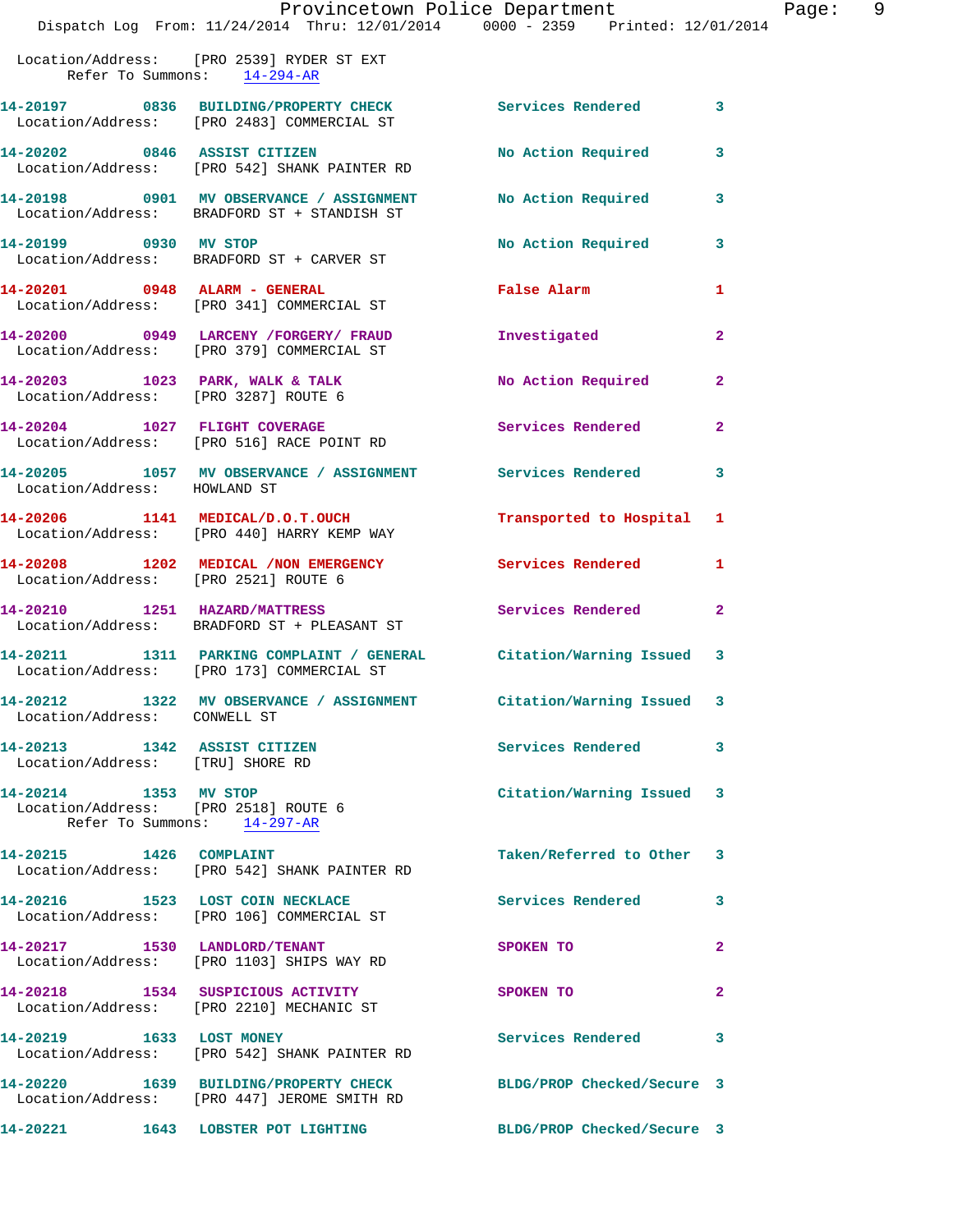|                                 | Dispatch Log From: 11/24/2014 Thru: 12/01/2014 0000 - 2359 Printed: 12/01/2014                                  | Provincetown Police Department                                                  |              | Page: 10 |  |
|---------------------------------|-----------------------------------------------------------------------------------------------------------------|---------------------------------------------------------------------------------|--------------|----------|--|
|                                 | Location: [PRO 3431] LOPES SQUARE                                                                               |                                                                                 |              |          |  |
|                                 | 14-20222 1652 DRONE FLYING<br>Location: [PRO 3431] LOPES SQUARE                                                 | SPOKEN TO AND TO A STRUCK TO A THING OF THE STRUCK OF THE STRUCK OF THE STRUCK. | $\mathbf{2}$ |          |  |
|                                 | 14-20223 1705 LOBSTER POT LIGHTING Services Rendered 3<br>Location: [PRO 3431] LOPES SQUARE                     |                                                                                 |              |          |  |
|                                 | 14-20224 1731 FOUND IPHONE/RETURNED Services Rendered 3<br>Location/Address: [PRO 260] COMMERCIAL ST            |                                                                                 |              |          |  |
|                                 | 14-20225 1833 MV OBSERVANCE / ASSIGNMENT Services Rendered 3<br>Location/Address: CONWELL ST + HARRY KEMP WAY   |                                                                                 |              |          |  |
|                                 | 14-20226 2011 BUILDING/PROPERTY CHECK BLDG/PROP Checked/Secure 3<br>Location/Address: [PRO 3287] ROUTE 6        |                                                                                 |              |          |  |
|                                 | 14-20227 2149 BUILDING/PROPERTY CHECK BLDG/PROP Checked/Secure 3<br>Location/Address: [PRO 2206] COMMERCIAL ST  |                                                                                 |              |          |  |
|                                 | 14-20228 2302 SERVE WARRANT<br>Location/Address: [PRO 1494] ALDEN ST<br>Refer To Arrest: 14-295-AR              | Arrest(s) Made 3                                                                |              |          |  |
|                                 | 14-20229 2348 SERVICE CALL/BOOKING CAMERA Services Rendered 3<br>Location/Address: [PRO 542] SHANK PAINTER RD   |                                                                                 |              |          |  |
| For Date: $11/30/2014$ - Sunday |                                                                                                                 |                                                                                 |              |          |  |
|                                 | 14-20230 0007 LOBBY TRAFFIC<br>Location/Address: [PRO 542] SHANK PAINTER RD                                     | Services Rendered 2                                                             |              | 7        |  |
|                                 | 14-20231 0010 PARK, WALK & TALK Services Rendered 2<br>Location/Address: [PRO 105] COMMERCIAL ST                |                                                                                 |              |          |  |
|                                 | 14-20232 0014 BUILDING/PROPERTY CHECK<br>Location/Address: [PRO 1638] COMMERCIAL ST                             | BLDG/PROP Checked/Secure 3                                                      |              |          |  |
|                                 | 14-20233 0027 BUILDING/PROPERTY CHECK BLDG/PROP Checked/Secure 3<br>Location/Address: [PRO 2966] COMMERCIAL ST  |                                                                                 |              |          |  |
|                                 | 14-20235 0125 BUILDING/PROPERTY CHECK BLDG/PROP Checked/Secure 3<br>Location/Address: [PRO 3737] BRADFORD ST    |                                                                                 |              |          |  |
| Location/Address: COMMERCIAL ST | 14-20236 0209 ALARM - GENERAL                                                                                   | Services Rendered 1                                                             |              |          |  |
|                                 | 14-20237 0239 MEDICAL EMERGENCY/KIDNEY<br>Location/Address: [PRO 154] COMMERCIAL ST                             | Transported to Hospital 1                                                       |              |          |  |
|                                 | 14-20238 0241 BUILDING/PROPERTY CHECK<br>Location/Address: [PRO 2898] JEROME SMITH RD                           | BLDG/PROP Checked/Secure 3                                                      |              |          |  |
|                                 | 14-20239 0244 BUILDING/PROPERTY CHECK<br>Location/Address: [PRO 1783] FRANKLIN ST                               | BLDG/PROP Checked/Secure 3                                                      |              |          |  |
|                                 | 14-20241 0309 BUILDING/PROPERTY CHECK BLDG/PROP Checked/Secure 3<br>Location/Address: [PRO 516] RACE POINT RD   |                                                                                 |              |          |  |
|                                 | 14-20243 0506 BUILDING/PROPERTY CHECK<br>Location/Address: [PRO 3471] BRADFORD ST EXT                           | BLDG/PROP Checked/Secure 3                                                      |              |          |  |
|                                 | 14-20242 0508 BUILDING/PROPERTY CHECK BLDG/PROP Checked/Secure 3<br>Location/Address: [PRO 519] RACE POINT RD   |                                                                                 |              |          |  |
|                                 | 14-20244 0511 BUILDING/PROPERTY CHECK BLDG/PROP Checked/Secure 3<br>Location/Address: [PRO 447] JEROME SMITH RD |                                                                                 |              |          |  |
|                                 | 14-20245 0602 BUILDING/PROPERTY CHECK Services Rendered 3                                                       |                                                                                 |              |          |  |

Location/Address: [PRO 564] BAYBERRY AVE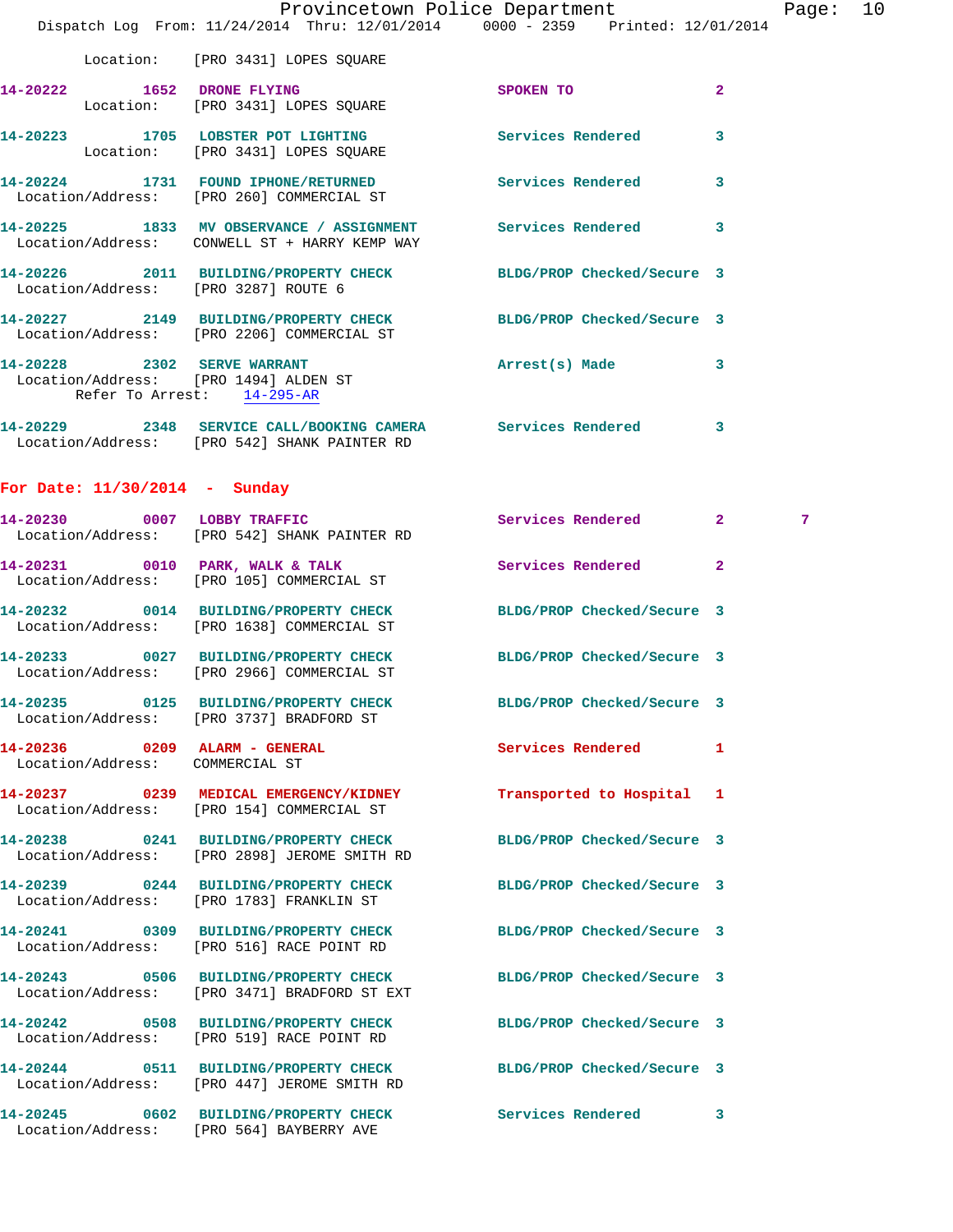Dispatch Log From: 11/24/2014 Thru: 12/01/2014 0000 - 2359 Printed: 12/01/2014

**14-20247 0741 BUILDING/PROPERTY CHECK Services Rendered 3**  Location/Address: [PRO 3430] COMMERCIAL ST **14-20248 0827 MV OBSERVANCE / ASSIGNMENT Services Rendered 3**  Location/Address: BRADFORD ST + STANDISH ST **14-20249 0846 BUILDING/PROPERTY CHECK BLDG/PROP Checked/Secure 3**  Location/Address: [PRO 1783] FRANKLIN ST **14-20250 0902 MV STOP VERBAL WARNING 3**  Location/Address: [PRO 2513] ROUTE 6 **14-20251 0917 MV STOP VERBAL WARNING 3**  Location/Address: [PRO 3670] SHANK PAINTER RD 14-20252 0959 HARASSMENT Services Rendered 2 Location/Address: [PRO 1230] COMMERCIAL ST **14-20253 1007 FUNERAL Services Rendered 2**  Location/Address: [PRO 1892] SHANK PAINTER RD 14-20254 1121 PARK, WALK & TALK **Services Rendered** 2 Location/Address: [PRO 175] COMMERCIAL ST **14-20255 1126 PARKING COMPLAINT / GENERAL Citation/Warning Issued 3**  Location/Address: [PRO 667] COMMERCIAL ST **14-20256 1135 MEDICAL EMERGENCY PATIENT REFUSAL 1**  Location/Address: [PRO 692] AUNT SUKEYS WAY **14-20258 1309 BUILDING/PROPERTY CHECK Services Rendered 3**  Location/Address: [PRO 3259] MACMILLAN WHARF **14-20259 1329 MV OBSERVANCE / ASSIGNMENT Services Rendered 3**  Location/Address: CONWELL ST **14-20260 1359 BUILDING/PROPERTY CHECK BLDG/PROP Checked/Secure 3**  Location/Address: [PRO 519] RACE POINT RD **14-20261 1400 GENERAL/HIGH SCHOL Services Rendered 3 14-20262 1450 COMPLAINT-DUMPSTER SPOKEN TO 3**  Location/Address: [PRO 2630] MONTELLO ST **14-20263 1455 ASSIST CITIZEN Services Rendered 3**  Location/Address: [PRO 217] COMMERCIAL ST **14-20264 1517 HAZARDS-STOP SIGN Taken/Referred to Other 2**  Location/Address: BRADFORD ST + CONANT ST **14-20265 1524 BUILDING/PROPERTY CHECK BLDG/PROP Checked/Secure 3**  Location/Address: [PRO 2206] COMMERCIAL ST **14-20266 1533 FIREARMS / WEAPONS Services Rendered 2**  Location/Address: SANDY HILL LN **14-20268 1555 BUILDING/PROPERTY CHECK BLDG/PROP Checked/Secure 3**  Location/Address: [PRO 3430] COMMERCIAL ST **14-20267 1557 BUILDING/PROPERTY CHECK BLDG/PROP Checked/Secure 3**  Location/Address: [PRO 16] MAYFLOWER AVE **14-20269 1615 DISTURBANCE/RESCUE Transported to Hospital 1**  Location/Address: [PRO 1275] ANTHONY ST **14-20270 1824 911 GENERAL SPOKEN TO 1**  Location/Address: [PRO 1177] COURT ST

Location/Address: [PRO 571] ALDEN ST

**14-20271 1829 BUILDING/PROPERTY CHECK BLDG/PROP Checked/Secure 3**